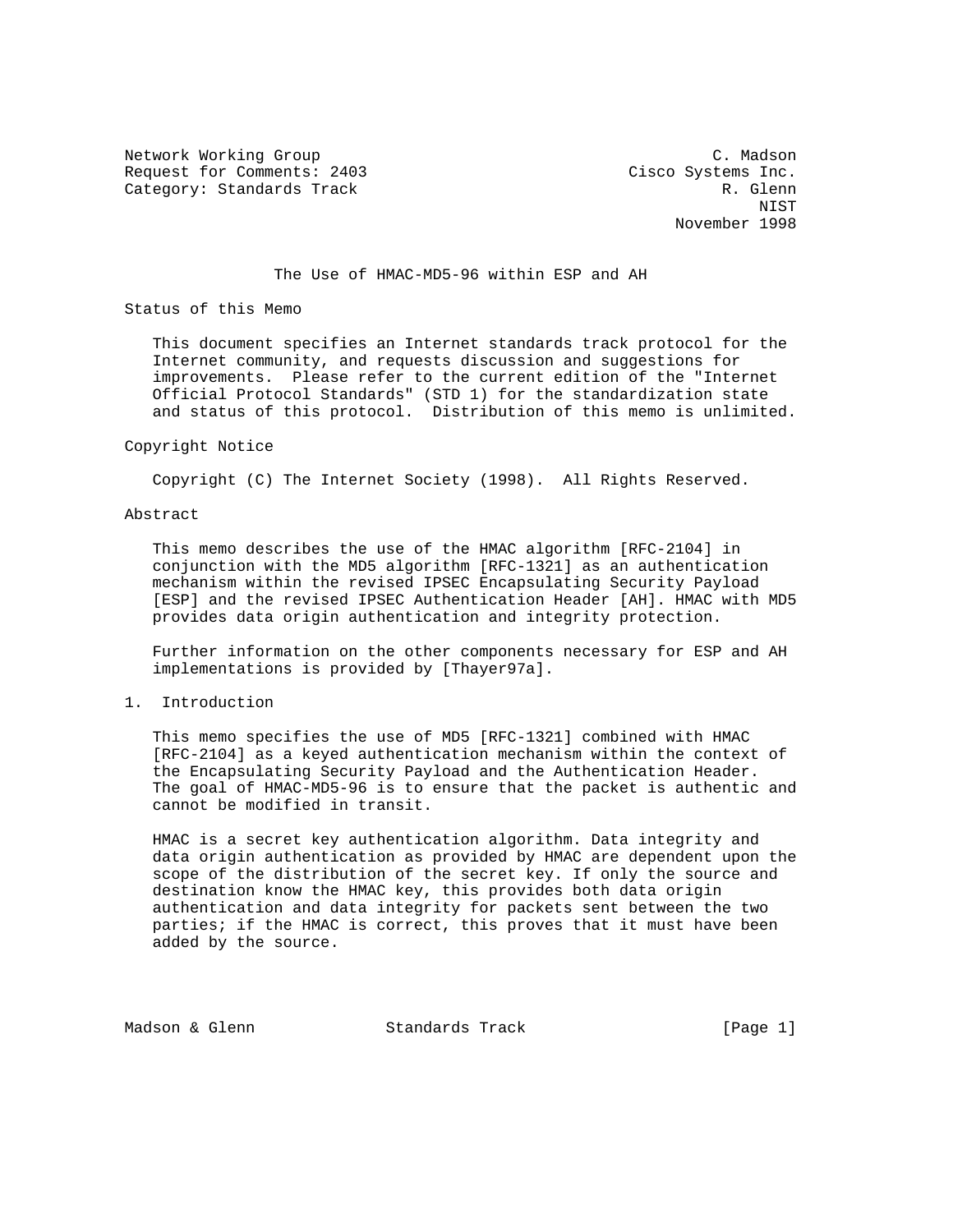In this memo, HMAC-MD5-96 is used within the context of ESP and AH. For further information on how the various pieces of ESP - including the confidentiality mechanism -- fit together to provide security services, refer to [ESP] and [Thayer97a]. For further information on AH, refer to [AH] and [Thayer97a].

 The key words "MUST", "MUST NOT", "REQUIRED", "SHALL", "SHALL NOT", "SHOULD", "SHOULD NOT", "RECOMMENDED", "MAY", and "OPTIONAL" in this document are to be interpreted as described in [RFC-2119].

2. Algorithm and Mode

 [RFC-1321] describes the underlying MD5 algorithm, while [RFC-2104] describes the HMAC algorithm. The HMAC algorithm provides a framework for inserting various hashing algorithms such as MD5.

HMAC-MD5-96 operates on 64-byte blocks of data. Padding requirements are specified in [RFC-1321] and are part of the MD5 algorithm. If MD5 is built according to [RFC-1321], there is no need to add any additional padding as far as HMAC-MD5-96 is concerned. With regard to "implicit packet padding" as defined in [AH], no implicit packet padding is required.

 HMAC-MD5-96 produces a 128-bit authenticator value. This 128-bit value can be truncated as described in RFC 2104. For use with either ESP or AH, a truncated value using the first 96 bits MUST be supported. Upon sending, the truncated value is stored within the authenticator field. Upon receipt, the entire 128-bit value is computed and the first 96 bits are compared to the value stored in the authenticator field. No other authenticator value lengths are supported by HMAC-MD5-96.

 The length of 96 bits was selected because it is the default authenticator length as specified in [AH] and meets the security requirements described in [RFC-2104].

## 2.1 Performance

 [Bellare96a] states that "(HMAC) performance is essentially that of the underlying hash function". [RFC-1810] provides some performance analysis and recommendations of the use of MD5 with Internet protocols. As of this writing no performance analysis has been done of HMAC or HMAC combined with MD5.

 [RFC-2104] outlines an implementation modification which can improve per-packet performance without affecting interoperability.

Madson & Glenn Standards Track [Page 2]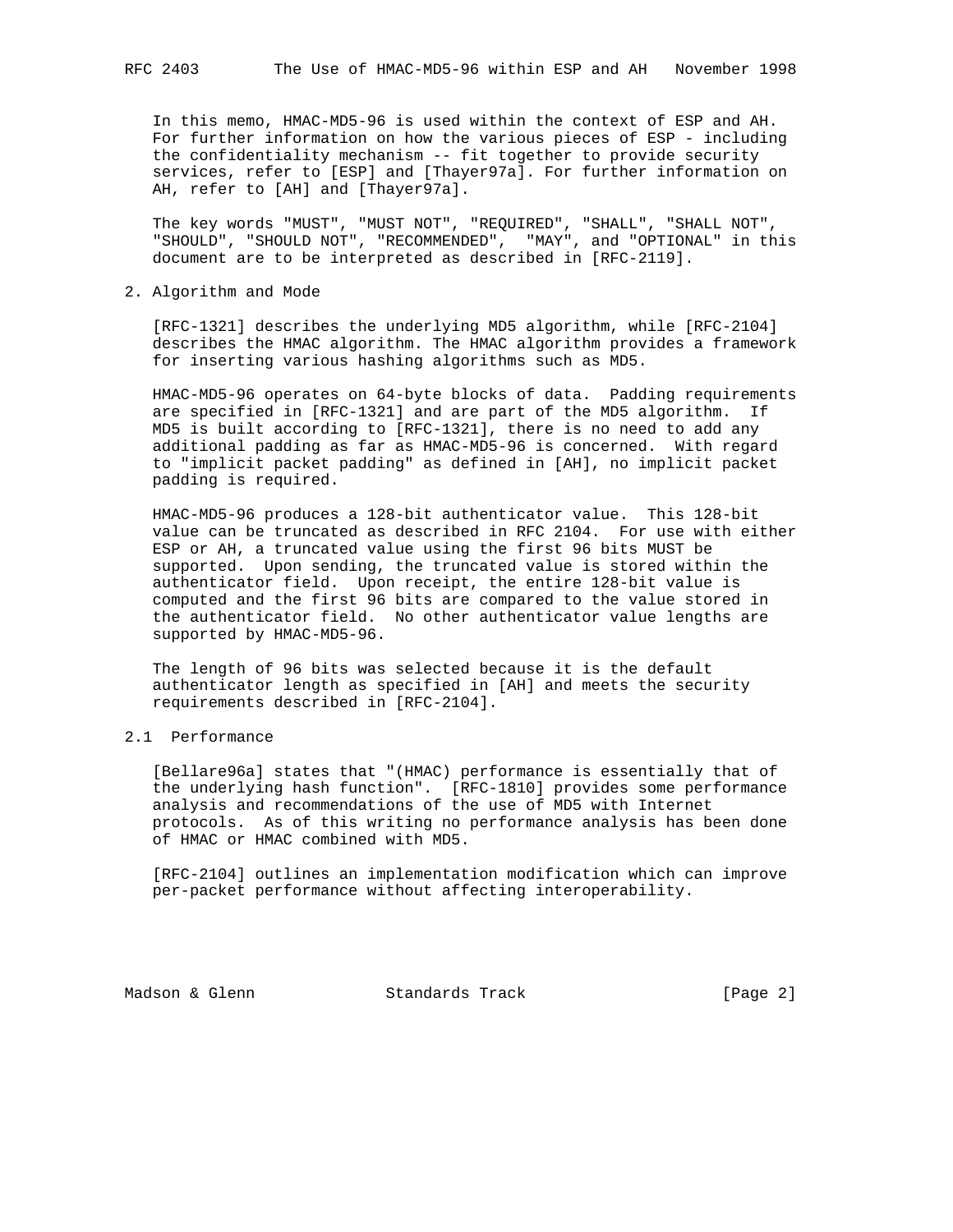# 3. Keying Material

 HMAC-MD5-96 is a secret key algorithm. While no fixed key length is specified in [RFC-2104], for use with either ESP or AH a fixed key length of 128-bits MUST be supported. Key lengths other than 128 bits MUST NOT be supported (i.e. only 128-bit keys are to be used by HMAC-MD5-96). A key length of 128-bits was chosen based on the recommendations in [RFC-2104] (i.e. key lengths less than the authenticator length decrease security strength and keys longer than the authenticator length do not significantly increase security strength).

 [RFC-2104] discusses requirements for key material, which includes a discussion on requirements for strong randomness. A strong pseudo random function MUST be used to generate the required 128-bit key.

 At the time of this writing there are no specified weak keys for use with HMAC. This does not mean to imply that weak keys do not exist. If, at some point, a set of weak keys for HMAC are identified, the use of these weak keys must be rejected followed by a request for replacement keys or a newly negotiated Security Association.

 [ARCH] describes the general mechanism for obtaining keying material when multiple keys are required for a single SA (e.g. when an ESP SA requires a key for confidentiality and a key for authentication).

 In order to provide data origin authentication, the key distribution mechanism must ensure that unique keys are allocated and that they are distributed only to the parties participating in the communication.

 [RFC-2104] makes the following recommendation with regard to rekeying. Current attacks do not indicate a specific recommended frequency for key changes as these attacks are practically infeasible. However, periodic key refreshment is a fundamental security practice that helps against potential weaknesses of the function and keys, reduces the information avaliable to a cryptanalyst, and limits the damage of an exposed key.

4. Interaction with the ESP Cipher Mechanism

 As of this writing, there are no known issues which preclude the use of the HMAC-MD5-96 algorithm with any specific cipher algorithm.

Madson & Glenn Standards Track [Page 3]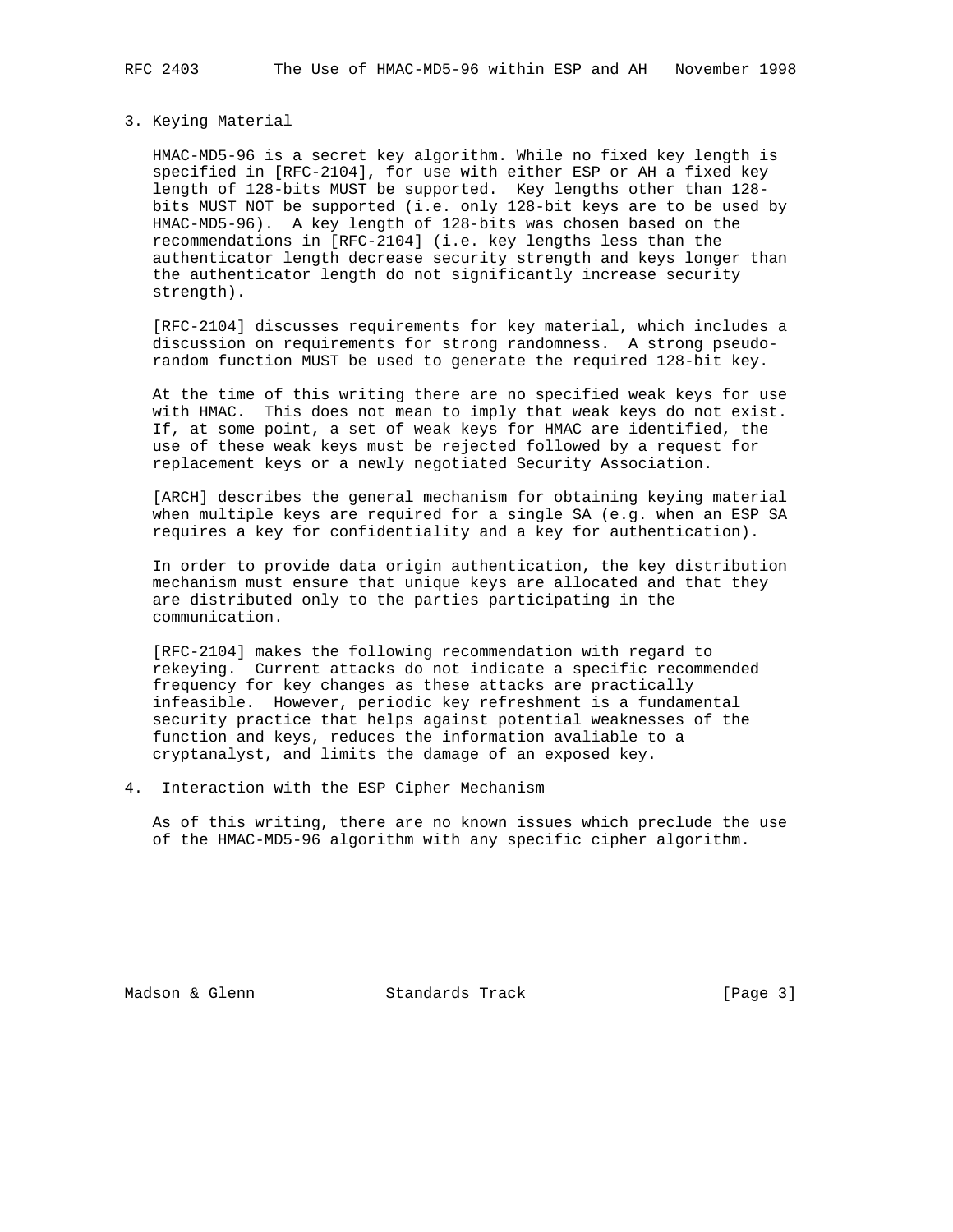### 5. Security Considerations

 The security provided by HMAC-MD5-96 is based upon the strength of HMAC, and to a lesser degree, the strength of MD5. [RFC-2104] claims that HMAC does not depend upon the property of strong collision resistance, which is important to consider when evaluating the use of MD5, an algorithm which has, under recent scrutiny, been shown to be much less collision-resistant than was first thought. At the time of this writing there are no practical cryptographic attacks against HMAC-MD5-96.

 [RFC-2104] states that for "minimally reasonable hash functions" the "birthday attack", the strongest attack know against HMAC, is impractical. For a 64-byte block hash such as HMAC-MD5-96, an attack involving the successful processing of 2\*\*64 blocks would be infeasible unless it were discovered that the underlying hash had collisions after processing 2\*\*30 blocks. A hash with such weak collision-resistance characteristics would generally be considered to be unusable.

 It is also important to consider that while MD5 was never developed to be used as a keyed hash algorithm, HMAC had that criteria from the onset. While the use of MD5 in the context of data security is undergoing reevaluation, the combined HMAC with MD5 algorithm has held up to cryptographic scrutiny.

 [RFC-2104] also discusses the potential additional security which is provided by the truncation of the resulting hash. Specifications which include HMAC are strongly encouraged to perform this hash truncation.

 As [RFC-2104] provides a framework for incorporating various hash algorithms with HMAC, it is possible to replace MD5 with other algorithms such as SHA-1. [RFC-2104] contains a detailed discussion on the strengths and weaknesses of HMAC algorithms.

 As is true with any cryptographic algorithm, part of its strength lies in the correctness of the algorithm implementation, the security of the key management mechanism and its implementation, the strength of the associated secret key, and upon the correctness of the implementation in all of the participating systems. [RFC-2202] contains test vectors and example code to assist in verifying the correctness of HMAC-MD5-96 code.

Madson & Glenn Standards Track [Page 4]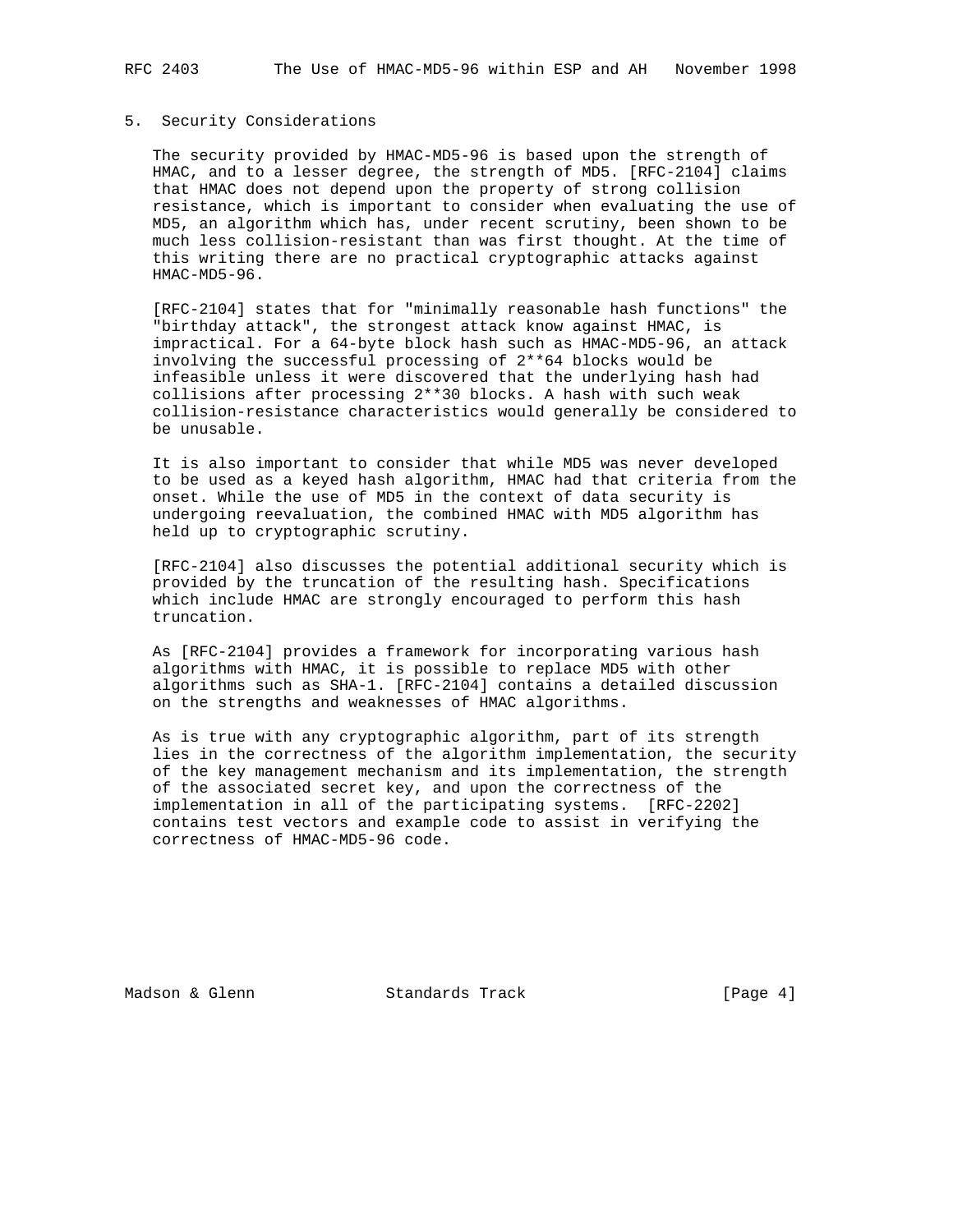This document is derived in part from previous works by Jim Hughes, those people that worked with Jim on the combined DES/CBC+HMAC-MD5 ESP transforms, the ANX bakeoff participants, and the members of the IPsec working group.

 We would also like to thank Hugo Krawczyk for his comments and recommendations regarding some of the cryptographic specific text in this document.

- 7. References
	- [RFC-1321] Rivest, R., "MD5 Digest Algorithm", RFC 1321, April 1992.
	- [RFC-2104] Krawczyk, H., Bellare, M., and R. Canetti, "HMAC: Keyed-Hashing for Message Authentication", RFC 2104, February 1997.
	- [RFC-1810] Touch, J., "Report on MD5 Performance", RFC 1810, June 1995.
	- [Bellare96a] Bellare, M., Canetti, R., and H. Krawczyk, "Keying Hash Functions for Message Authentication", Advances in Cryptography, Crypto96 Proceeding, June 1996.
	- [ARCH] Kent, S., and R. Atkinson, "Security Architecture for the Internet Protocol", RFC 2401, November 1998.
	- [ESP] Kent, S., and R. Atkinson, "IP Encapsulating Security Payload", RFC 2406, November 1998.
	- [AH] Kent, S., and R. Atkinson, "IP Authentication Header", RFC 2402, November 1998.
	- [Thayer97a] Thayer, R., Doraswamy, N., and R. Glenn, "IP Security Document Roadmap", RFC 2411, November 1998.
	- [RFC-2202] Cheng, P., and R. Glenn, "Test Cases for HMAC-MD5 and HMAC-SHA-1", RFC 2202, March 1997.
	- [RFC-2119] Bradner, S., "Key words for use in RFCs to Indicate Requirement Levels", BCP 14, RFC 2119, March 1997.

Madson & Glenn Standards Track [Page 5]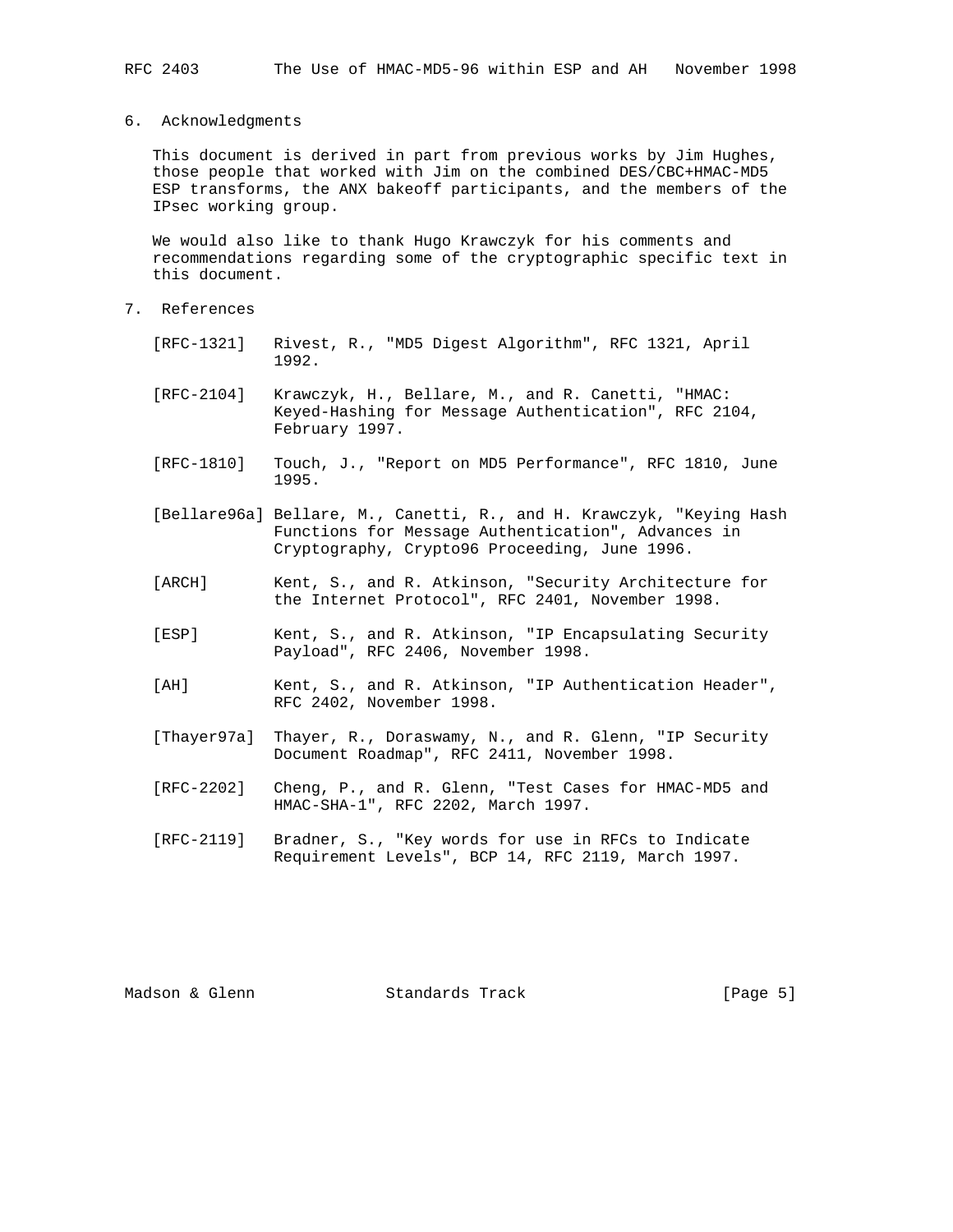8. Editors' Address

 Cheryl Madson Cisco Systems, Inc.

EMail: cmadson@cisco.com

 Rob Glenn NIST

EMail: <rob.glenn@nist.gov>

The IPsec working group can be contacted through the chairs:

 Robert Moskowitz ICSA

EMail: rgm@icsa.net

 Ted T'so Massachusetts Institute of Technology

EMail: tytso@mit.edu

Madson & Glenn Standards Track [Page 6]